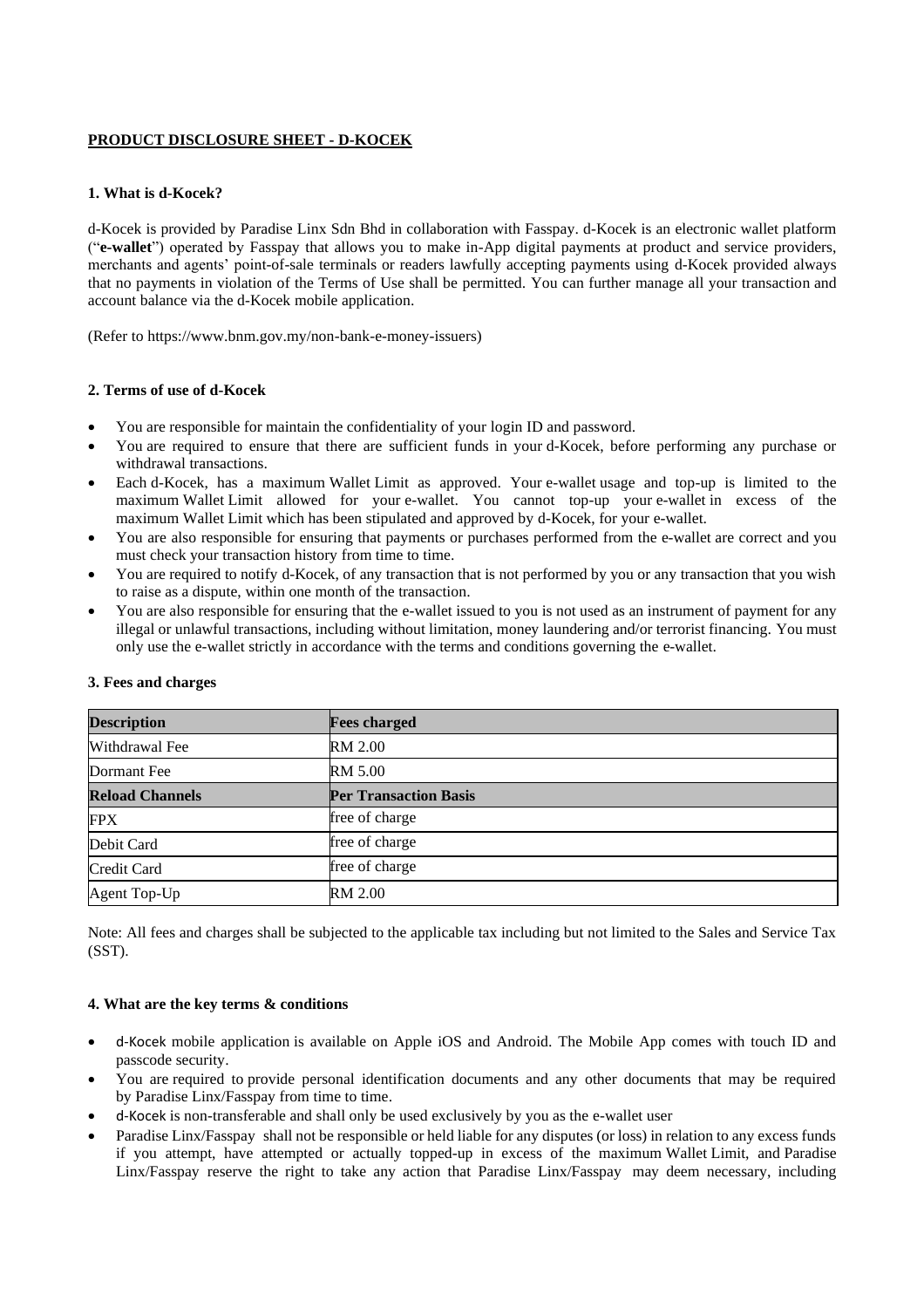blocking, suspending and/or terminating and cancelling your e-wallet if Paradise Linx/Fasspay finds that you have persistently attempted to do so, despite the Wallet Limits stipulated for the e-wallet. Note that even if you have topped up your Wallet Account in excess of the Wallet Limit, you can still only transact and use the e-wallet up to the maximum of the Wallet Limit that Paradise Linx/Fasspay have approved for you.

- In the event of any disputes, you agree and are obliged to settle all disputes directly with the transaction merchant who honored your e-wallet and you shall pay us all amounts required under the terms and conditions governing the ewallet despite such disputes.
- Upon termination (whether by Paradise Linx/Fasspay or you) of your d-Kocek, the balance of funds on the e-Wallet Account (if any) shall be (subject to approval by Paradise Linx/Fasspay) refunded to you (less any applicable fees and charges) within thirty (30) business days from the said termination subject to confirmation provided to Paradise Linx/Fasspay by you of your valid and current mailing address. No refunds will be processed for e-wallet which have been blocked and/or terminated due to fraudulent or suspicious activity or for accounts dormant for a lengthy period of time with minimum balance.
- Paradise Linx/Fasspay may need to charge applicable fees to your d-Kocek, which have been in dormant status for a lengthy period of time or forfeit the (minimum) available funds therein.
- If Paradise Linx/Fasspay is unable to charge any applicable fees on the e-wallet due to the fact that there is no balance of funds on your Wallet Account for that particular month, then Paradise Linx/Fasspay reserve the right and shall be entitled to retrospectively charge those said applicable fees upon or once your Wallet Account has been topped up and has sufficient balance of funds.
- Paradise Linx/Fasspay may at any time vary, revise, change, amend, withdraw, substitute or remove any of the terms and conditions governing the use of the e-wallet. Any such amendment shall be effective twenty-one (21) days after the revised terms have been posted on our website.

# **5. What if I fail to fulfil my obligations?**

- If you do not have sufficient funds in your Wallet Account to meet the value of your transaction, the transaction will be declined.
- If you fail to secure your login ID and password, you shall be financially liable for all transactions performed and debited from your Wallet Account.
- If you fail to notify Paradise Linx/Fasspay immediately in the event of loss or theft of your electronic device, you shall be financially liable for all transactions performed and debited from your Wallet Account prior to the notification.
- If you contravene, breach or fail to abide by any of the Terms and Conditions of the e-wallet, Paradise Linx/Fasspay shall be entitled to block, suspend, revoke and/or terminate your Wallet Account.
- In addition to the events of default by you, the e-wallet user, Paradise Linx/Fasspay may at our sole absolute discretion, limit, block, suspend or terminate (without refunding any balance) your use of the Wallet Account if Paradise Linx/Fasspay detect any unusual, irregular, suspicious, fraudulent, or unauthorized activity on your Wallet Account; or suspect misuse of your Wallet Account; or there is a contravention; non-adherence or breach by you to any of the provisions of the terms and conditions governing the e-wallet.

#### **6. What are the major risks?**

As indicated in the previous section, the major risks are as follows:

(i) Failure to secure your login ID and password at all times; and

(ii) Failure to immediately notify Paradise Linx/Fasspay in the event of loss or theft of your electronic device.

- In both the above cases, you are financially liable for any transaction performed.
- When you use your e-wallet to perform an online transaction (that is, through Internet sites and portals) to purchase goods and services, you are fully liable for the transaction effected through the use of your account information and OTP.
- If you fail to notify Paradise Linx/Fasspay in writing of any errors, discrepancies or inaccuracies of your transaction within one month of the transaction, you may lose your right to dispute the transaction and the debit entry to your d-Kocek, in respect of this transaction shall be deemed final and conclusive.